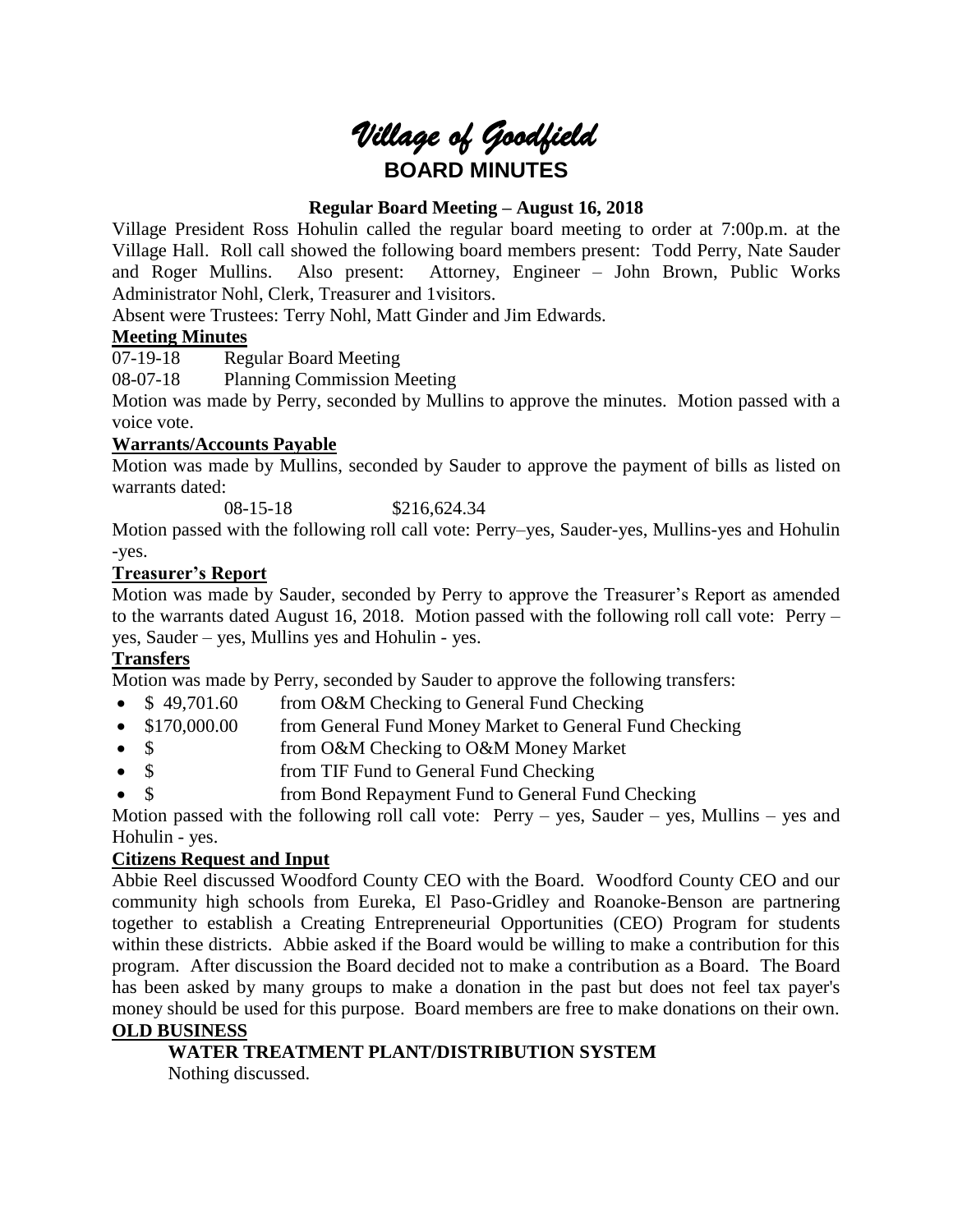#### **SEWER TREATMENT PLANT/COLLECTION SYSTEM**

Last 2 geo tubes have been moved at the Sewer Treatment Plant.

#### **Payment of outstanding invoices upon request of Village Engineer**

Motion was made by Perry, seconded by Sauder to approve pay request #1 from GA Rich in the amount of \$43,947.95. GA Rich has not started work at water treatment plant but have received invoices for filters. Motion passed with the following roll call vote: Perry – yes, Sauder – yes, Mullins – yes and Hohulin – yes.

#### **Comprehensive Plan/Mile and a half radius map**

Tabled.

#### **Safety Improvement for Norfolk Southern Railroad @ Harrison & Birkey Street**

Motion was made by Mullins, seconded by Perry to approve pay request #1 from RA Cullinan in the amount of \$128,397.07. (Total amount of project was \$142,663.41 minus 10% retainage of \$14, 266.34 = \$128,397.07). Motion passed with the following roll call vote: Perry – yes, Sauder – yes, Mullins yes and Hohulin – yes.

#### **Storm Sewer / Sanitary Sewer SE Development**

Nothing discussed.

#### **Barn III Dinner Theater**

An unmarked gas main was hit during construction. A meeting is scheduled with Nicor, Hoerr Construction and PWA Nohl. Restoration and seeding still need to be completed. Hoerr Construction will re-seed the end of September.

#### **1. Annexation**

The Planning Commission minutes of 8-7-18 were discussed. Abbie is okay with all of the items to be included in the Pre-Annexation Agreement except for the immediate sewer hook on. She would like to have some time to explore the sewer connections. This will be discussed with the Planning Commission at the next meeting.

#### **Website Update/Goodfield Facebook Page**

Trustee Nate Sauder will meet with Clerk Martin next week.

# **Adopt International Commercial Building Code**

Tabled.

#### **Appointments**

President Hohulin discussed committee appointments. The following committees will remain as they stand: Planning Commission, Board of Appeals and Park Committee. The other committees will be combined as follows:

#### **Streets & Alleys/ Water & Sewer Committee**

Terry Nohl, chairman Roger Mullins Nate Sauder Todd Perry

#### **Finance Committee**

Matt Ginder, chairman Nate Sauder Jim Edwards Roger Mullins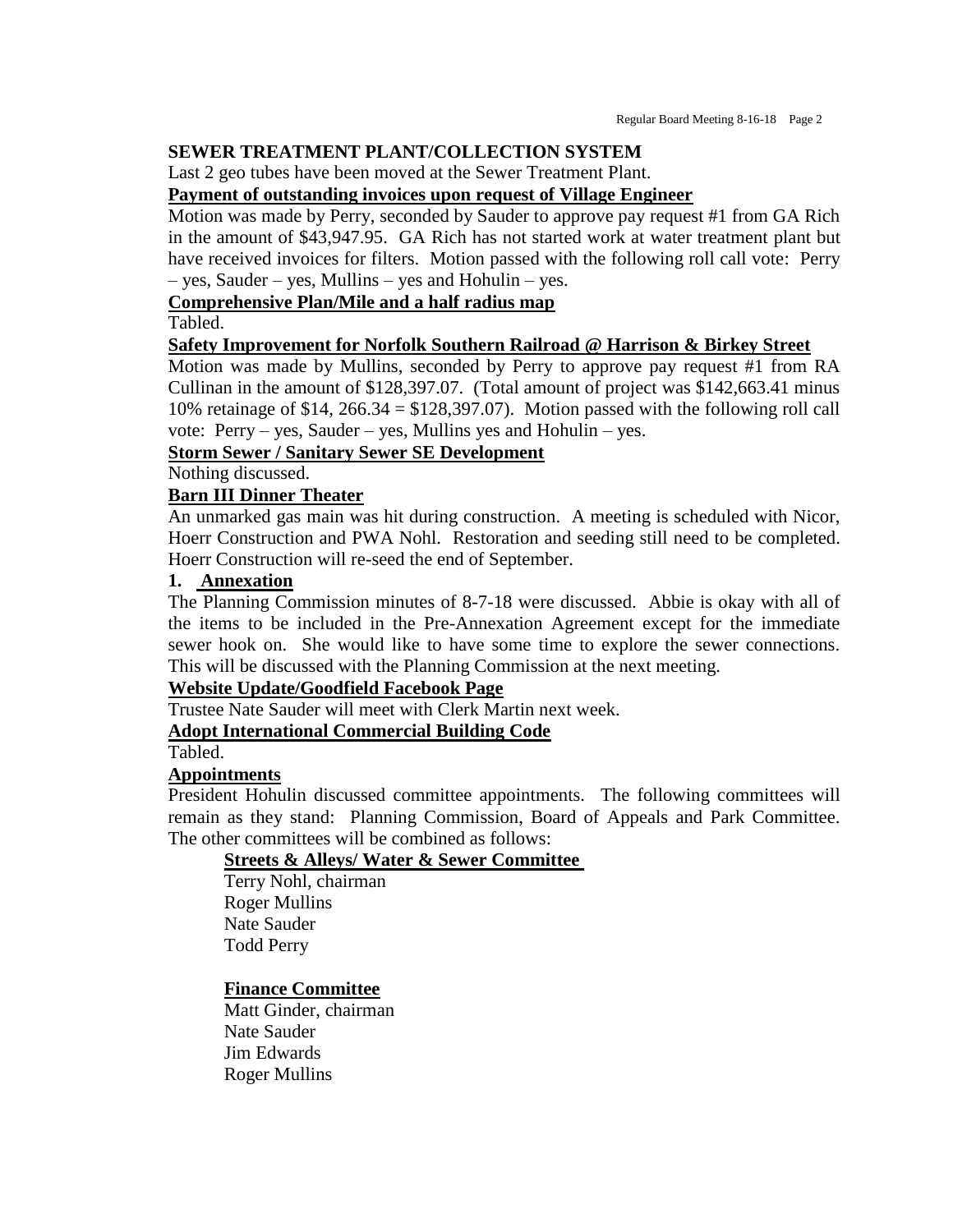#### **Police/Health, Safety & Maintenance Committee**

Jim Edwards, chairman Terry Nohl Todd Perry Matt Ginder

Motion was made by Perry, seconded by Sauder to approve Committees as appointed by President Hohulin. Motion passed with the following roll call vote: Perry – yes, Sauder – yes, Mullins – yes and Hohulin - yes.

#### **Alley between Thomas/Zobrist**

Tabled.

#### **Timberline Watermain Extension Update**

Hoerr Construction as done some restoration. It looks better and is mowable.

# **Ingress/Egress Easement for Sanitary Sewer Trunk Main**

In working with PWA regarding some access issues for infrastructure in particular for the sewer plant Engineer Yockey found a plat from about 1980 for a sanitary sewer easement which was never recorded with Woodford County. The sewer is in place and the question is how do we get this as record? Clerk Martin spoke with the Woodford County Recorder who said it could still be filed if it has original signatures. Over the past 3-4 years the Village has been clearing this easement area. Attorney Gronewold is going to check into whether or not we can still file the easement.

PWA Nohl and Trustee Mullins and Engineer Yockey will set up a meeting with Randy Selvey and Max Hoerr to discuss ingress/egress easements for sanitary sewer trunk main.

# **Tax Increment Financing Review**

Attorney Gronewold reviewed the TIF Agreement there are references that it is a 23 year term. One of the provisions talks about it will not extend the TIF but then in section 2 there are avenues of a new, additional or enlargement of the redevelopment area. Attorney Gronewold will continue to look into this.

#### **NEW BUSINESS**

## **Petition to discontinue Liquor Prohibition Pursuant to 235 ILCS 5/9 – 10 has been filed with the Village Clerk**

Petition to discontinue Liquor Prohibition pursuant to 235 ILCS 5/9 – 10 has been filed with the Village Clerk. Clerk has mailed a Report of Filing of Petition pursuant to Article 9 of the Liquor Control Act of 1934 to IL Secretary of State - Springfield and Chicago, Woodford County Clerk, Tazewell County Clerk and Abby Reel. Village Clerk and Attorney have reviewed the petitions and have determined to the best of our ability that the petitions are sufficient.

**Resolution directing the Village Clerk to certify and submit the question to the Woodford and Tazewell County Clerks of whether the prohibition of the sale at retail of alcoholic liquor shall be continued in the Village of Goodfield – Resolution A-18**

Motion was made by Perry, seconded by Sauder to approve Resolution A-18, directing the Village Clerk to certify and submit the question to the Woodford and Tazewell County Clerks of whether the prohibition of the sale at retail of alcoholic liquor shall be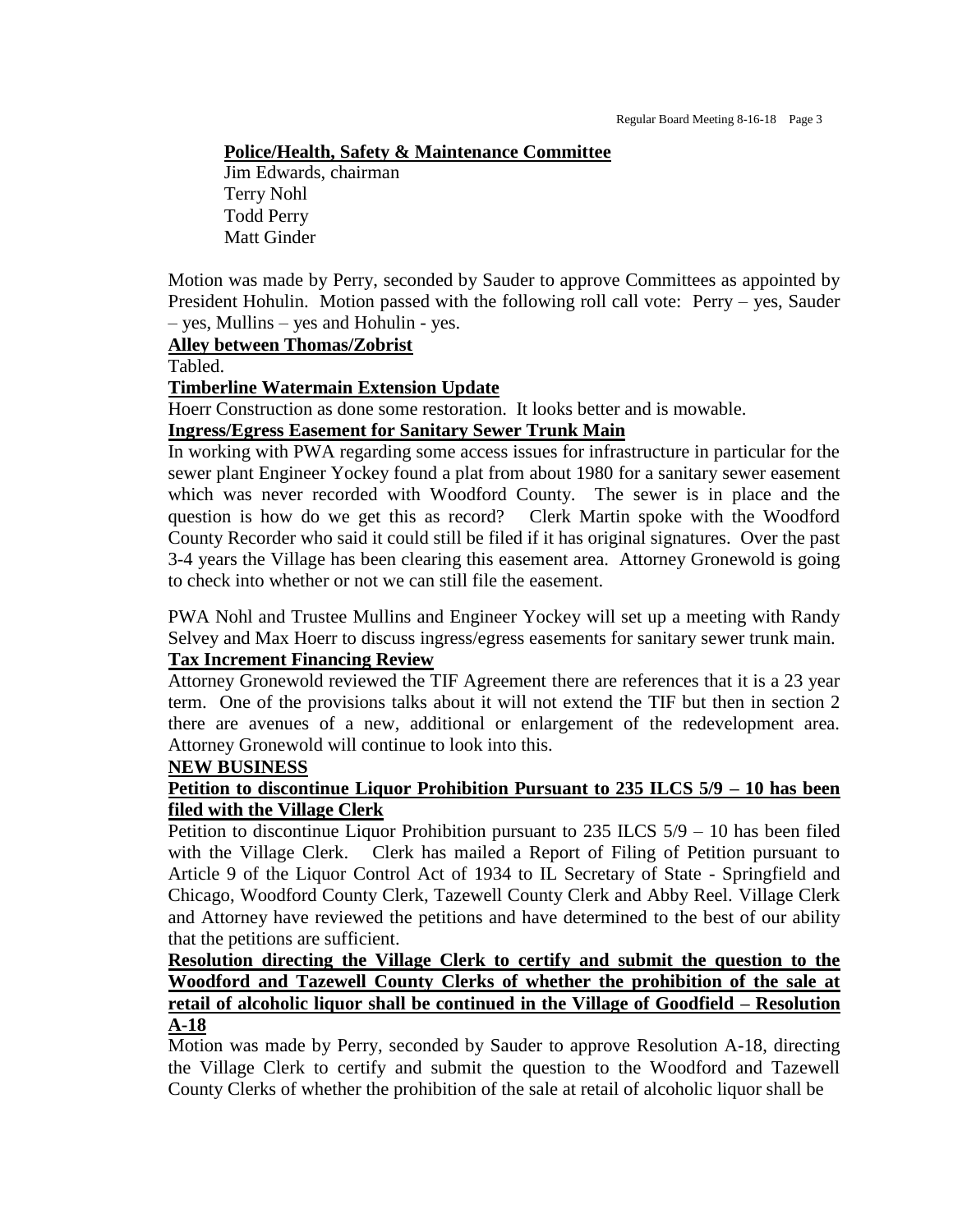continued in the Village of Goodfield. Motion passed with the following roll call vote:  $Perry - yes$ , Sauder – yes, Mullins – yes and Hohulin – yes.

Village Clerk will certify and submit the question of whether the prohibition of the sale at retail of alcoholic liquor shall be continued in the Village of Goodfield, Illinois to the Tazewell and Woodford County Clerks to be placed on the ballot for the General Election to be held on November 6, 2018. Tazewell and Woodford County clerks will give notice by publication of the election in accordance with the General Election Law.

#### **Consolidated Election**

Consolidated Election will be held on April 2, 2019. Following is list of offices to be voted upon.

3 Trustee Positions

1 Village President

# **Solar Energy Code**

PWA Nohl would like to schedule a committee meeting to discuss solar energy code, but is not sure which committee this would fall under. He will discuss with attorney and then schedule a meeting.

# **Schedule Committee Meetings**

No meetings scheduled.

#### **Municipal Calendar**

Completed.

# **Other Business**

Abby Reel addressed the Board asking if the Village would put out an informational letter regarding the question of "shall the prohibition of the sale at retail of alcoholic liquor be continued in the Village of Goodfield, Illinois". Attorney Gronewold does not recommend that the Village put out an informational letter, he feels the Village needs to remain neutral on the issue.

#### **Engineer –**

**Public Works Administrator –** Engineer Yockey received a call from Steve Kerr, Parsons Engineer, when they did start-up they couldn't get enough pressure to pass their fire flows and have had issues ongoing since then. Parson's called Engineer Yockey and wanted to know if they loop the main would it give them more pressure. Engineer Yockey suggested they run public main south through property and tie into existing 6or 8 inch main that is on the south side of their property which would give them more pressure. Duane has contacted Steve Kerr.

# **Trustees**

**Nohl** – Absent. **Ginder –** Absent. **Perry –** None. **Edwards –** Absent. **Sauder –** None. **Mullins –** None. **Clerk –** None. **Treasurer** – None.